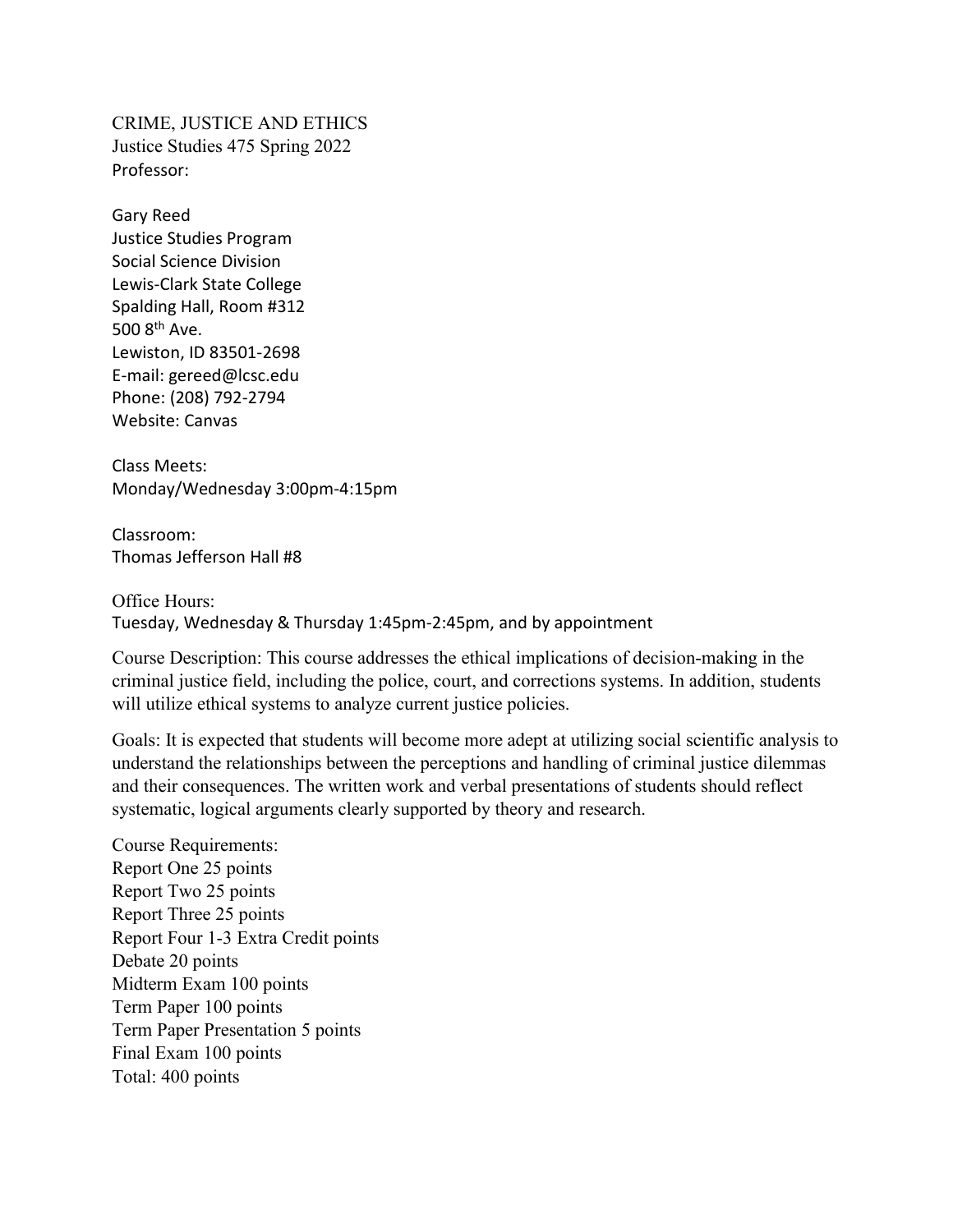A 400-372 A- 371-360 B+ 359-348 B 347-332 B- 331-320  $C+ 319-308$ C 307-292 C- 291-280 D 279-240 F 239-0

Class Participation: Participation includes short reports (approximately two-three typed pages) on selected issues in the readings (to be assigned in class) AND a formal debate. The reports are important because they will serve as preparation for discussions. The reports will be evaluated on the quality and thoughtfulness of your social scientific analysis of the assigned material. They will be graded as: excellent, surpassing expectations (A), good, competent work (B), satisfactory (C), not satisfactory (D), failing (F). REPORTS WILL BE DUE IN CLASS. LATE REPORTS WILL BE PENALIZED A FULL LETTER GRADE (e.g. a late "B" will become a "C"). FOUR (4) REPORTS WILL BE ASSIGNED. YOU ARE REQUIRED TO SUBMIT THREE (3). YOU MAY SUBMIT A FOURTH REPORT IF YOU NEED EXTRA CREDIT.

An "A" extra credit report adds three points to your grade, a "B" is worth two points, and a "C" is worth one point.

Also note that **your reports must contain references for paraphrased and quoted material**. See the term paper assignment for the required style of reference citations. The debates will consist of sets of debate teams (3-5 students per team) discussing the pros and cons of controversial justice policies throughout the semester. Students' grades will be an average of their group and individual performances. The grade will be worth the equivalent of a report. More details will be provided later in the semester.

In addition, your oral presentation of your term paper will be worth one to five points.

Exams: Two exams (including the final exam) consisting of essay questions will be administered in **Canvas**. Study questions will be available prior to the exams to help you prepare.

Term Paper: Students will choose a topic on a criminal justice dilemma to analyze in an approximately 10- page term paper. Students will be expected to utilize theoretical frameworks presented in the class and class readings. Students are encouraged to pick topics early in the term and discuss them with me. Students will present a summary of their papers to the class near the end of the term. **Students must follow the term paper guidelines at the end of the syllabus**. Students will submit the term paper through a plagiarism checker on Canvas.

Student Conduct: Any student with questions as to what constitutes cheating or plagiarism should consult the instructor in order to avoid any misunderstanding. Students must also keep copies of any written work turned in. Moreover, we will be dealing with controversial issues at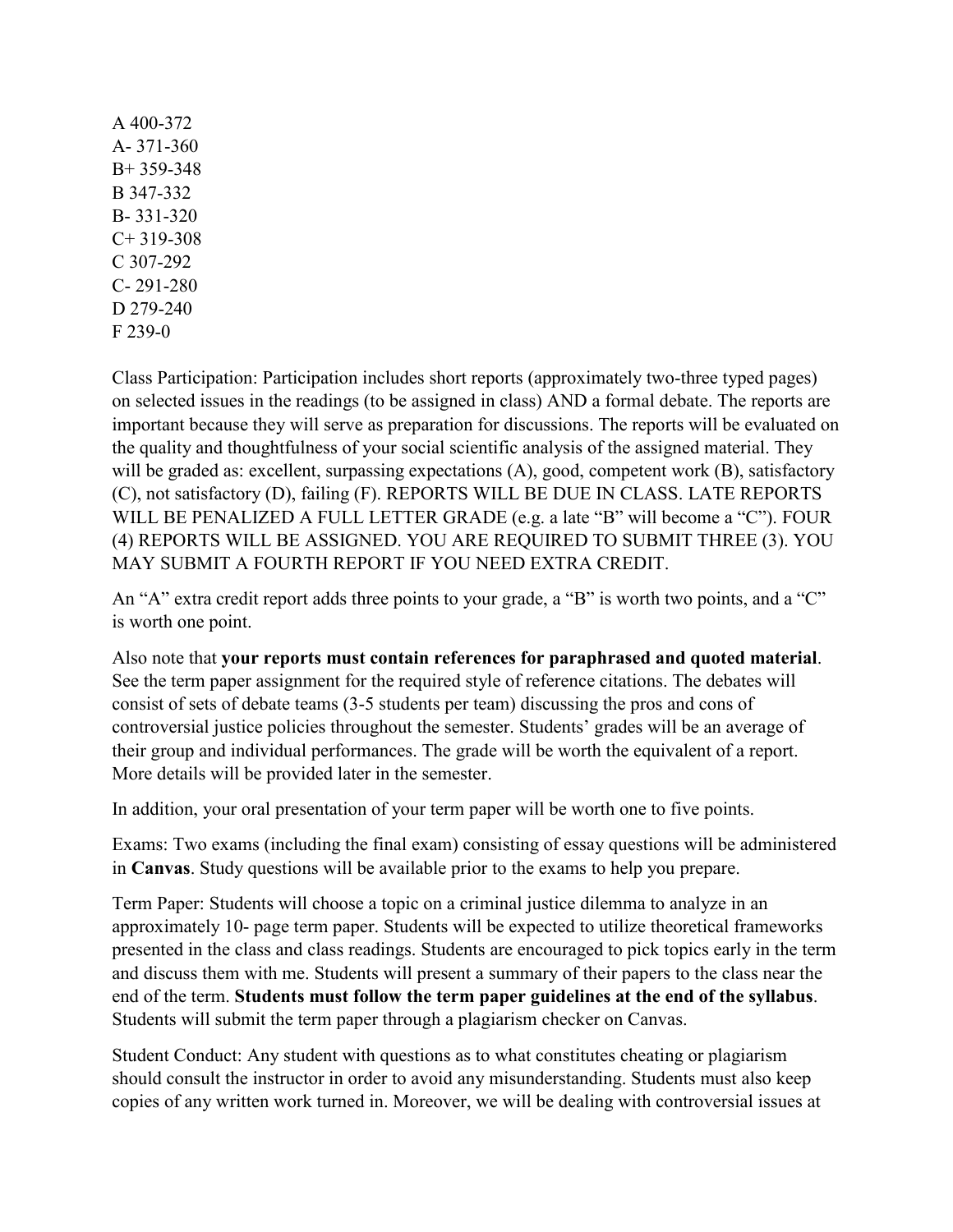times and it is essential that discussions remain constructive and respectful. 3 Please refrain from gaming, web surfing or using your cell phone during class.

Readings: (Available at the LCSC Bookstore and elsewhere) Ethical Dilemmas and Decisions in Criminal Justice, 8th Edition, 2014 Joycelyn M. Pollock Texas State University-San Marcos ISBN-10: 1285062663 ISBN-13: 9781285062662 OR 9th Edition, 2017 ISBN-13: 978-1-305-57737-4

Topics and Assignments: (Due to the nature of academic discussions, the topics listed below will not always correspond to the days' discussions.)

Jan 19: Introduction to the class Morality, Ethics, and Human Behavior: Reading: Pollock, chapter 1

Jan 24-26: Determining Moral Behavior: Reading: Pollock chapter 2

Jan 31-Feb 2: Justice and Law: Reading: Pollock, chapter 3 **Written Report #1 (Feb 2)**

Feb 7-9: Becoming an Ethical Professional: Reading: Pollock chapter 4

Feb 14-16: The Police Role in Society: Crime Fighter or Public Servant?: Reading: Pollock chapter 5

Feb 21: No Class-Presidents' Day

Feb 23: Police Discretion and Dilemmas: Reading: Pollock chapter 6 **Written Report #2 (Feb 23)**

Feb 28-March 2: Police Corruption and Misconduct: Reading: Pollock chapter 7

March 7-9: Law and Legal Professionals: Reading: Pollock chapter 8 **Written Report # 3 (March 9)** Midterm Exam study questions distributed

March 14-16: Discretion, Dilemmas and Zealous Advocates: Reading: Pollock chapter 9 **March 16: Midterm Exam 3-4pm Canvas**

March 21-23: Ethical Misconduct in the Courts: Reading: Pollock chapter 10

## **March 28-April 1 Spring Break**

April 4-6: The Ethics of Punishment and Corrections: Reading: Pollock chapter 11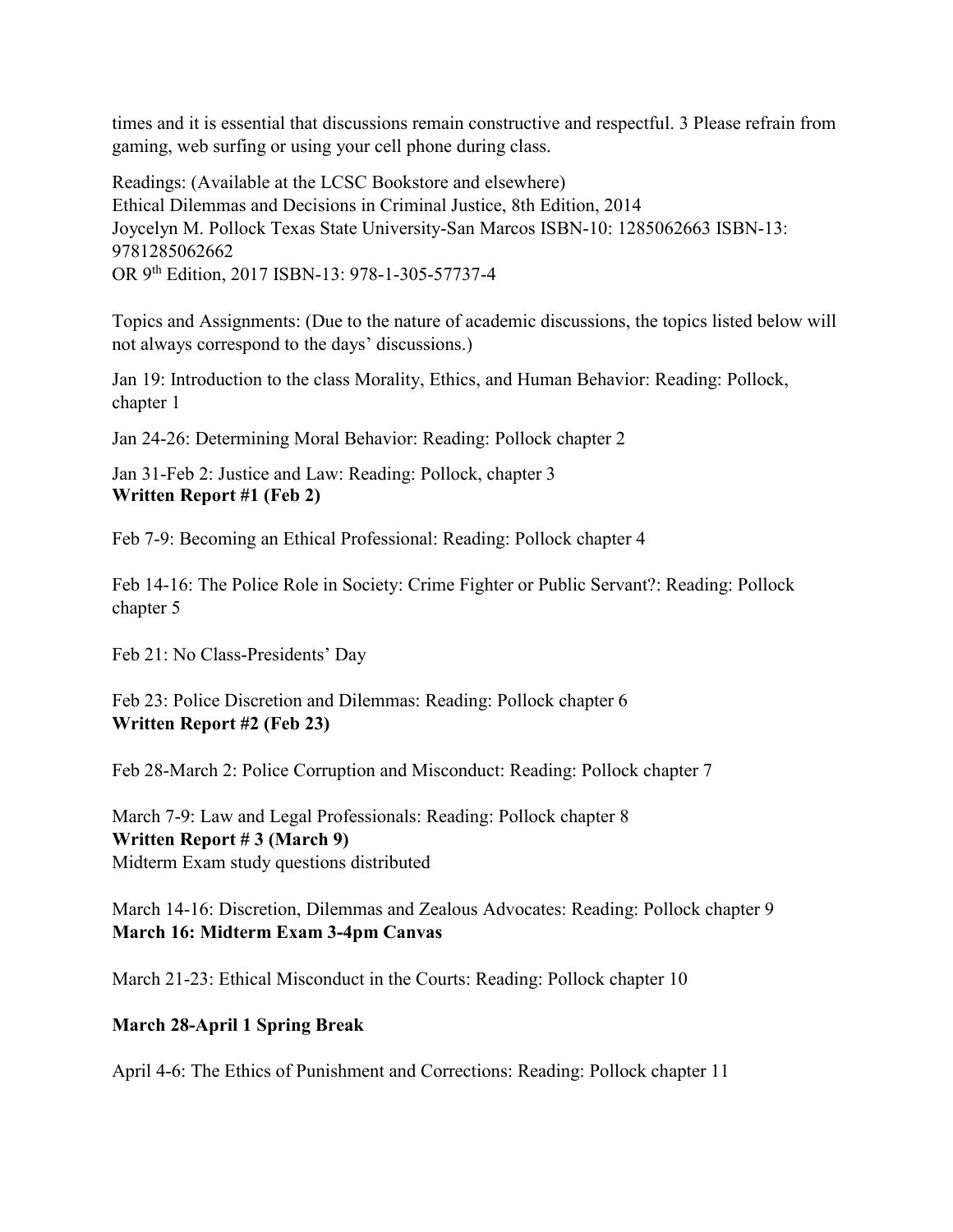April 11-13: Discretion and Dilemmas in Corrections: Reading: Pollock chapter 12 **DEBATES. Debate reports due April 13**

April 18-20: Correctional Professionals: Misconduct and Responses: Reading: Pollock chapter 13 **Written Report #4 (April 20)**

April 25-27: Making Ethical Choices I: Reading: Pollock chapter 14 **Student Presentations TERM PAPER DUE APRIL 27 Submitted to Canvas by 11:45 pm.** 

May 2-4: Making Ethical Choices II: Reading: Pollock chapter 14 Final Exam Study Questions Posted

## **May 11 (3-4pm): FINAL EXAM (EXAM #2)**

**TERM PAPER ASSIGNMENT** Your task is to choose a criminal justice dilemma to analyze in an approximately ten (10) page (typed and double-spaced) term paper (unique to this class). You will be expected to utilize theoretical frameworks and concepts from class meetings and readings. Be sure to show explicit and substantial use of course readings; however, this is a research project, so do not solely rely upon the course materials (or other courses) for your material. You must also incorporate materials on the topic you have uncovered from outside sources. You are to approach the topic by examining several of the potential perspectives relevant to the subject (where possible). This is not an extended editorial. I will be most happy to discuss more details, outlines, or rough drafts with you; however, I ask that you do not wait until the final days before the paper is due for feedback. In addition, you will be required to give an oral presentation summarizing your key findings. The presentations will be scheduled the last two weeks of class. Some more things to consider:

1. There will be grade deductions of one percent per calendar day for late papers.

2. You must include a half-page abstract of your paper at the beginning of your essay. Your abstract must include: a) The paper title b) A brief explanation of the topic and why this is an important ethics in criminal justice issue, c) Research and analysis methods (e.g. types of sources, theories/concepts used, d) Brief results and conclusions.

3. Make a copy of your paper before you turn it in. In the unlikely case that a paper is found to be missing, you will be expected to be able to produce another copy.

4. YOUR REFERENCES MUST INCLUDE AT MINIMUM: Four ACADEMIC sources (books or journals, not internet sources) and of these academic sources, one must be the book from the class, and two must be from outside the class. YOU MUST ALSO USE AT LEAST ONE SOURCE FROM NCJRS. I encourage you to use Internet sources, but they will not count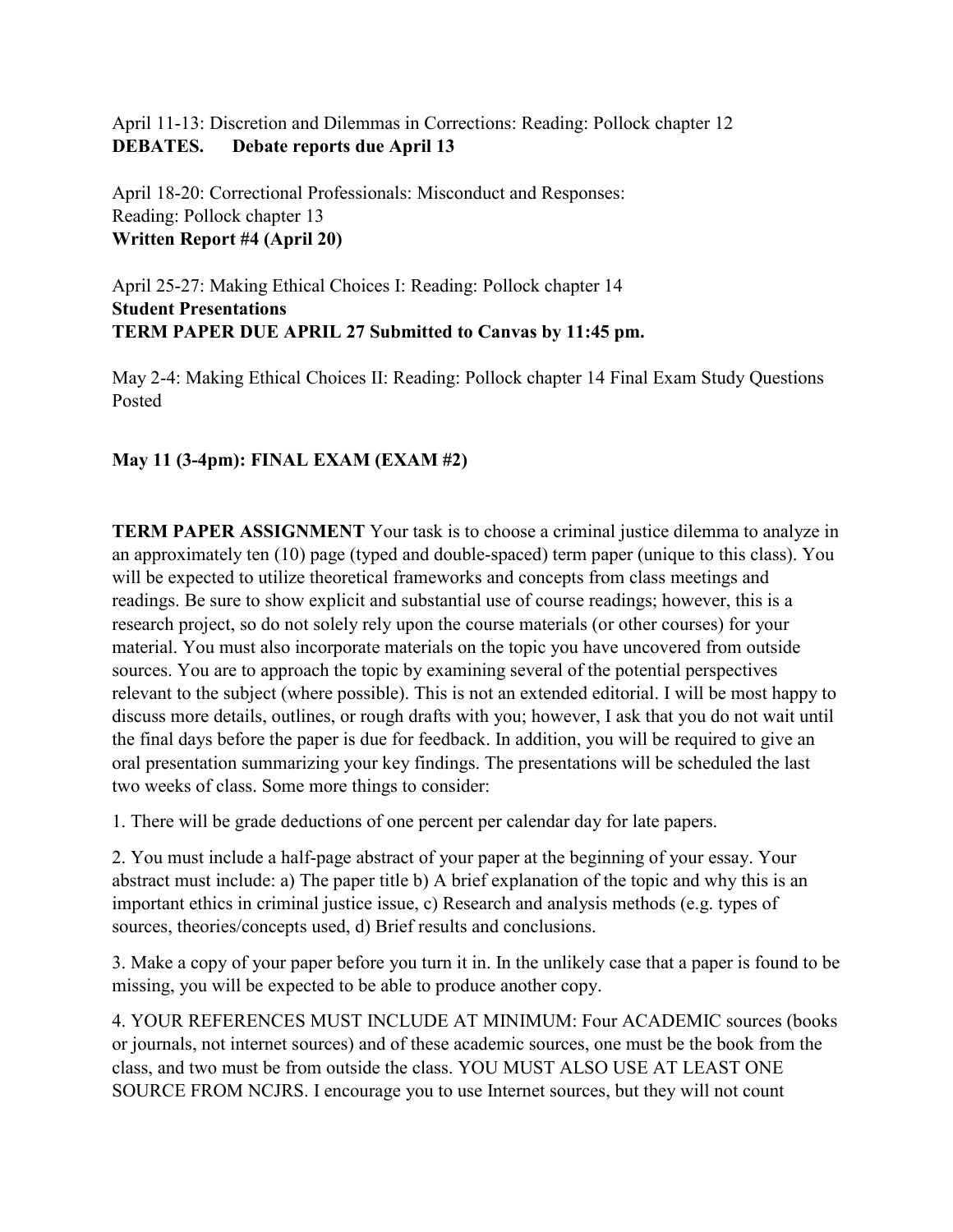toward the minimum six sources (unless they are peer-reviewed journals available on-line via sources such as NCJRS).

5. Reference all paraphrasing and quotes. Use block quotes for quotes longer than 2 sentences. Include a reference page. You are required to use a modified APA style referencing: A recent study (Smoe, 1996) reveals knowledge is good. A more specific paraphrase: Joe Smoe 6 (1996:2) found 90 percent of the people believe knowledge is good. A long quote should be indented on both margins and single-spaced: All work and no play make Jack/Jill a dull person. All work and no play make Jack/Jill a dull person. All work and no play make Jack/Jill a dull person. All work and no play make Jack/Jill a dull person. All work and no play make Jack/Jill a dull person. (Smoe, 1996:3) Here are some useful referencing sites: http://owl.english.purdue.edu/handouts/research/r\_docsocio.html http://owl.english.purdue.edu/handouts/research/r apa.html When in doubt, it is better to err on the side of over-referencing sources. If you plagiarize, you will receive an "F" for the assignment.

6. Clear and concise writing, with accurate spelling and proper grammar, makes your analysis flow more smoothly. Awkward grammar and spelling mistakes hinder analysis. The university writing center may be of some assistance.

7. I encourage you to utilize gender-neutral language.

8. The content of your paper should include a description of the topic, a discussion of why the topic is an important and/or interesting ethics issue, and the majority of the paper should be a social scientific analysis of the topic. Assume the reader is not familiar with the field; therefore, you should clarify concepts and theories. Remember to keep the focus of the paper manageable given the paper's length. Avoid a superficial treatment of a very broad topic.

9. If you are having trouble getting started, browse through the readings for topics, look at the sources referenced in the readings, and think about issues that relate to the connections between the various social institutions covered in the class, such as the economy, family, education, culture, and politics.

10. Remember the paper is worth 25% of your final grade. Visit or e-mail me with any further questions. Your grade will be based upon how well you have addressed the issues above.

## **11. Your paper must have the following sections labeled with these headings to receive a passing grade:**

Topic Description

Topic Importance

Stakeholders Involved

Empirical Issues – What research supports the positions and what research challenges them?

Topic Analysis: Use ethical frameworks and concepts from your textbook.